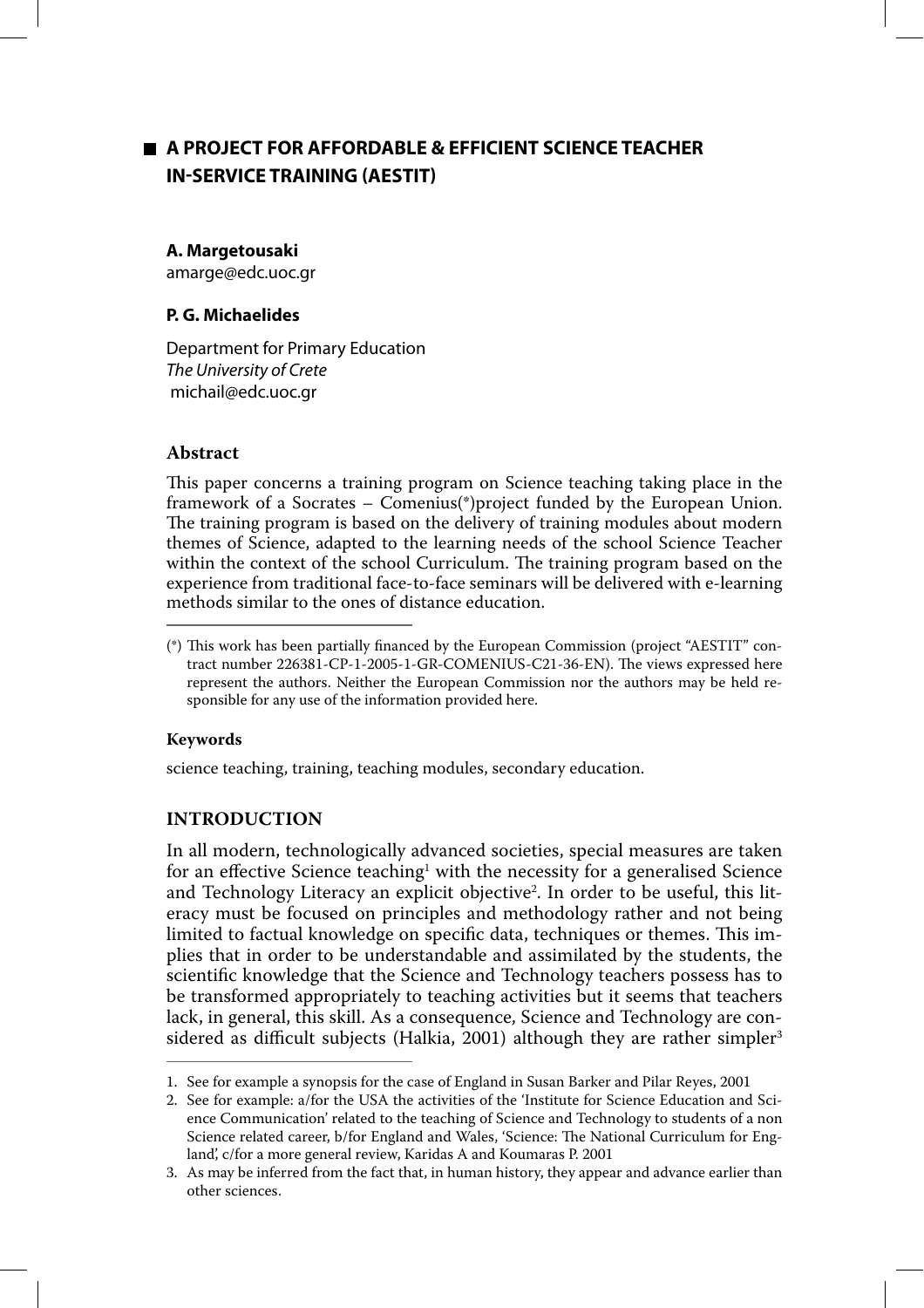and possess inherent advantages<sup>4</sup>. This constitutes a significant problem in most of the advanced countries. Another relevant matter is the existing outline of the Science and Technology subject matter and the way of teaching. In the majority of the cases the subject matter does not include advances like relativity or quantum physics that are known for more than 5 generations and require a (qualitatively) different approach than the Aristotelian one of classical physics (Kalkanis, 2001) The teaching is in general narrative (Smith and Neale, 1991) with the teaching book as the only resource (Athanassakis, 1992). This practice implies that scientific inquiry skills, an explicit common objective of the Science curriculum, are not developed. As a further consequence, a difficulty seems to exist to discriminate between data from observations and their interpretation.

## **AIM OF THE PROJECT**

The aim of the project is the development of an affordable, sustainable and efficient in-service training scheme for the Science teachers. This scheme has two main axes: a. face-to-face training courses, and b. online training courses. The face-to-face courses focus on the learning of the recent theoretical paradigms on the Science teaching and the relevant supporting pedagogical principles. The e-learning system to be developped, will be used by Science teachers and specialised scientists in the area of Science Teaching.



**Scheme 1.** The structure of the e-learning system.

This e-learning system is based on the Scheme 1 (Michaelides, 2001).

The focus of the project is on the promotion of the collaboration and cooperation between teachers, schools and institutions involved in the Science teaching and in Science Teaching education. The fundamental philosophy is that learning can be developed and enhanced through the sharing of knowledge and best field practice experience of diferent groups involved in such activities. A further objective is the establishment of a network of people including scientists, school-teachers and researchers to promote Science and Technology education. In this aspect membership consortium is intended to be open to any

<sup>4.</sup> For example their subjects of study are easily perceptible through the senses, an irrefutable advantage for most of the compulsory education students who, in a Piagetian context, have not as yet reached the formal logic stage.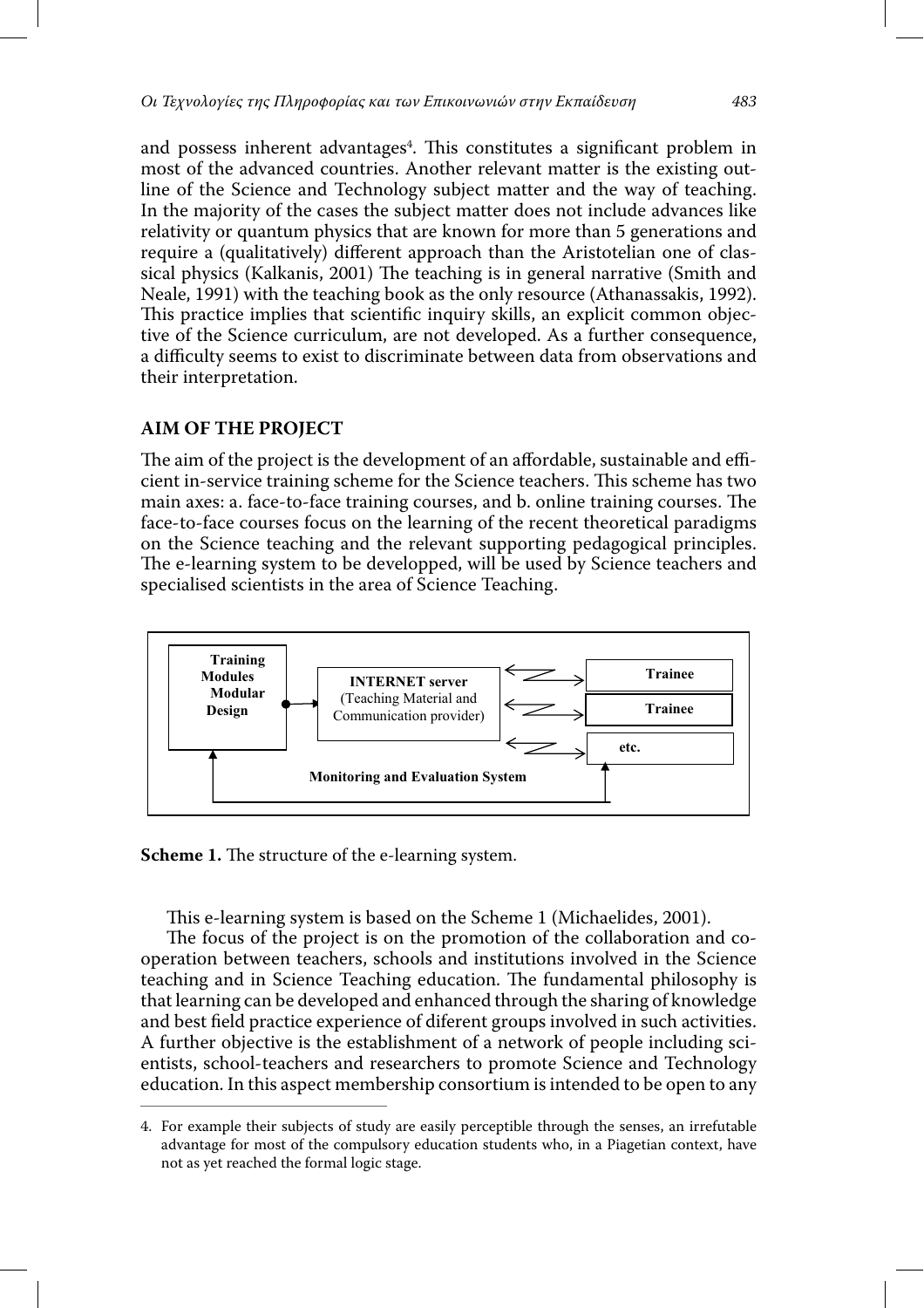colleague wishing to participate.

The main innovative points coming out from this training scheme are:

- It will be evolved gradually and put into operation from its early development stages with a continuous development that will not interfere with to its operation.
- Every theme will exist in more than one module addressing different teaching strategies, and (or) teachers' backgrounds.
- It is easily integrated to the daily school operation, which will be improved without the interferences due to replacements for the teachers on training.
- It will be operated within the existing infrastructure without the need for special resources in equipment, buildings, etc.
- It meets adequately the problem of the lack of experienced teacher trainers<sup>5</sup>,
- It will be upgraded easily. Every new module may be added to the existing ones so that, gradually a database will built up. Teachers using it will add their experience a very significant characteristic for the adaptation of the training to different school contexts.
- There is no need for the trainees to suspend their work in order to attain training. Consequently the cost of replacement personnel and the interference to school operation due to the personnel mobility are minimised<sup>6</sup>.
- The trainees will remain in their work places (in their schools) and, hopefully, will be able to implement directly their training into the teaching of the day,
- The trainees will manage their time more effectively. Also, every trainee may access the training themes database and build his (her) own training program from the existing modules, the links between these themes and the expertise of previous trainees<sup>7</sup>,
- Requirements in buildings, equipment, operation costs<sup>8</sup>, etc are minimised because the scheme uses the existing infrastructure of the schools and the training may be incorporated in the daily school operation,
- Because universities are involved in this scheme a synergy (and cross-fertilization) process is an added value<sup>9</sup>.
- 5. The few experienced teachers who are appropriate to be used as in-service trainers ("masters to train their apprentices"), in order to retain their expertise must not be absent from their professions, e.g. being elsewhere in order to train other teachers. With this scheme their expertise may be useful to a wider gro up without the need to suspend their work for extended periods.
- 6 . This could be proved an inconspicuous drawback in cases where teachers (and would be trainees) consider their training as part of their duties (consequently it has to be done in replacement of their work) and not as a means towards their personal development or towards improving their job skills. The fact that in-school training is mostly informal (no certification or other formal assessing mechanism is, in general, envisaged) may enhance this drawback.
- 7. This could also be proved an inconspicuous drawback if there is a lack of willingness and selfdiscipline.
- 8. Consumables, equipment etc are the same that are used for the daily school operation. As long as a training theme is developed there is no more any need for a multitude of trainers to deliver it (one or two are still necessary in order to maintain, adapt and enrich it).
- 9. Many tertiary education departments (e.g. departments of education) whose a substantial percentage of their graduates may become teachers in schools can incorporate the development and maintenance of training themes into their education and research activities. Apart from the benefits of the immediate links with educators in pre-tertiary education, they would have a supply of data, useful to their work and to their students.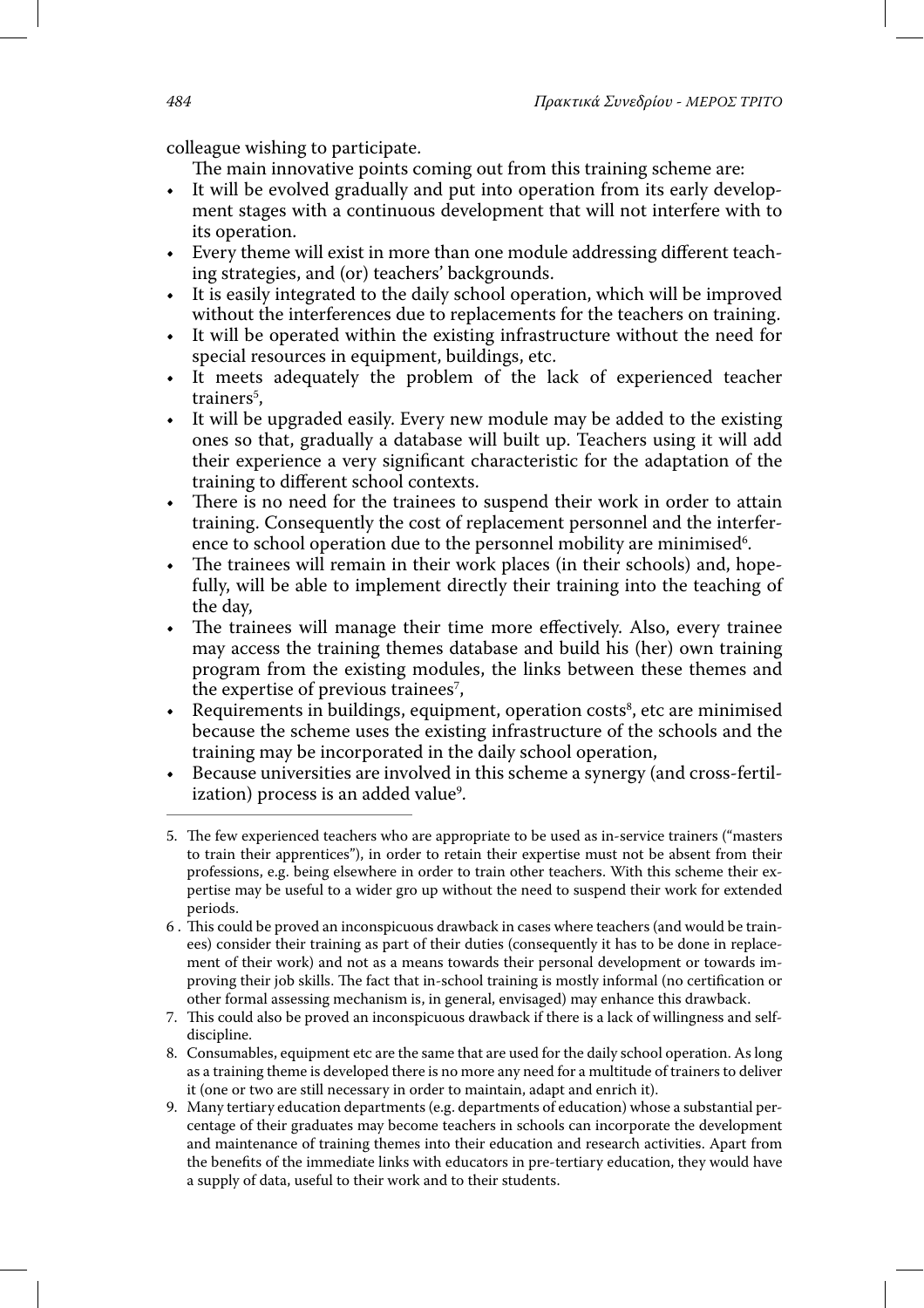- It treats teachers in isolated areas on a parity basis with the ones near the training centres.
- An added value also results from the use of the system in order to establish a fast communication system between the teachers in schools so that peer discussions may arise. The same system will also be used as a fast communication between every school and the (central) administration.
- Experimentation and relation of Science to everyday life will be a constituent of the approaches adopted.

This scheme presents a direct inherent advantage to the Science Teachers of primary and secondary schools, especially those in rural areas where modern equipment and counselling are sparse. Indirectly, through the improvement of their teachers, the pupils of the corresponding schools and the various groups involved in the activity will benefit. Groups that may be involved in this activity are Universities, schools, Institutions for Science Teaching, Science teachers and specialized Science trainers. It is expected that the different groups will collaborate in order to have a better achievement according to their aims and objectives with every group being able to benefit from the exchange of experience and knowledge in the field. This 'individualised benefit' is another advantage of the scheme.

The activity involves three phases. The first one consists on the development of training modules and it is carried out. The second phase consists of a traditional test delivery of the training modules developed and an (extensive) evaluation being under development. The last (3rd) phase will consist to the transformation of (some of) the training modules developed to distance education training material with a test delivery and its evaluation. It is expected to last 10-12 months. Phase 2 is necessary in order to obtain comparative evaluation results between the traditional face to face and the e-learning deliveries.

## **ENVISAGED OUTPUTS**

Output will consist:

- Of training modules and material appropriate for traditional face to face in-service training,
- Of a web site to support such activities, with very simple navigation structure in order to be easy for any user to use it
- Of evaluations of these activities that may serve as guide to additional training module development,
- Actual training courses on Science teachers serving in the schools associated (linked) with the partners.

**Format of training modules.** Project based training is the most appropriate form to develop the skills required from the S&T teacher. It is also compatible with distance education methods and, also, may serve as a real example for the actual teaching of Science and Technology in schools<sup>10</sup>. Project based

<sup>10.</sup> Project based teaching facilitates the socialisation of students from different social classes, with different skills or abilities or from different cultures (as the cases with schools with immigrants) especially when it is combined with group work. Group work teaching is a common aim in many school curricula.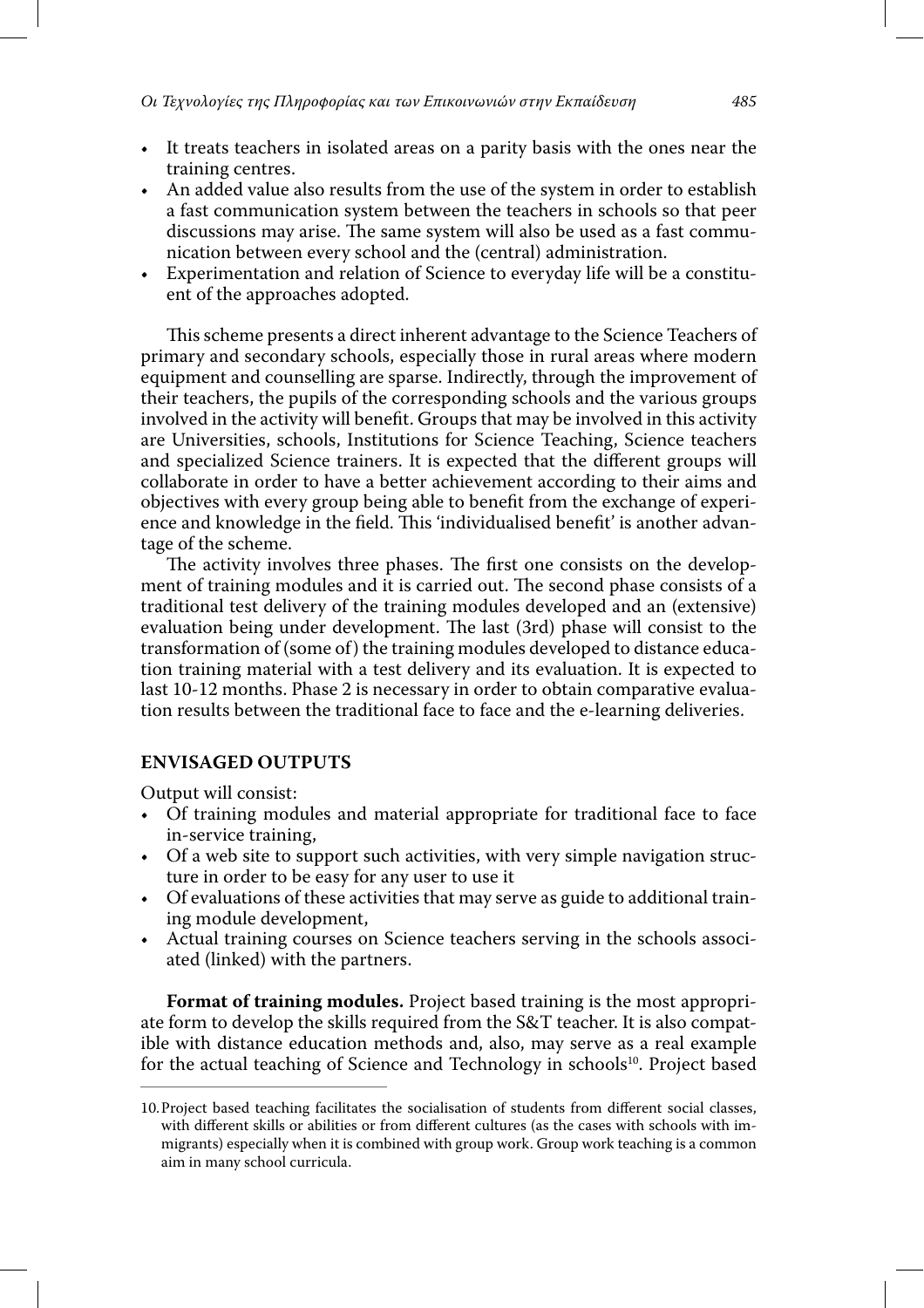teaching is also appropriate for the development of problem-solving skills and creative thinking, in general. It seems as the natural choice for the training modules to be developed as it also facilitates the monitoring of the study progress of the trainees. In these modules, the scientific inquiry steps $^{11}$  should be incorporated. In order for these modules to be really valuable, they must include experimental activities. Distance education methods are not, in general, appropriate for teaching including experimental activities and, in general, for the development of psycho-motive skills. In this case, however, this is not a real problem because:

- On the issue of equipment and facilities needed, the school equipment and facilities (e.g. laboratories) may be used.
- The issue of the (minimum) psychomotive skills required from the trainee in order to conduct experiments may be met by optional general introductory courses with many audio visual explanations, a very inexpensive feature to produce, adapt and maintain with modern web communication techniques. As the trainees are already teachers, their physique should not show relevant defects.
- Issues of safety could possibly be a problem. However, for the elementary Science and Technology data are mostly collected from observations and, in most of the elementary school curricula, the necessary (small scale) experimentation do not exhibit problems of safety. The secondary education school teacher is by his (her) education trained to this issue.

**Subject matter of training modules.** The training modules' subject matter preferably:

- Will be chosen from the school curricula in order to become easily incorporated to the daily classes. In this way the benefits of immediate feedback of the training will be enhanced with a minimum to the school activities. From this view point, the use of "Polymorphic Practice"12 is useful.
- Will be developed with a focus either on different teaching strategies, on different teaching patterns referring to differences in the organization of the school curriculum or on the subject matter itself. The inclusion of common misconceptions and of methods to spot and cope with them is necessary.
- Will use everyday observations (Michaelides, 2001) and experimentation with simple equipment from the students' environment to the maximum possible extent. This way the relation and consequences of Science and Technology to the everyday life becomes direct.
- Will include topics on modern (and recent) advances either dispersed into the modules with a related content or as separate modules. Apart from being used as reference sources to the teacher (trainee) they may also be used as experimentation towards their introduction to the school curriculum.

<sup>11. (</sup>Planning of observations), data collection, data manipulation in order to locate patterns and relations, hypothesis forming and (experimental) testing, formation of models and induction.

<sup>12.</sup> Polymorphic practice (measurements, experiments...) in Science includes a common psychomotive activity (doing measurements, experimentation...) which consequently is morphed into different levels depending on the (previous) cognitive attainment and/or the mentality of the students.